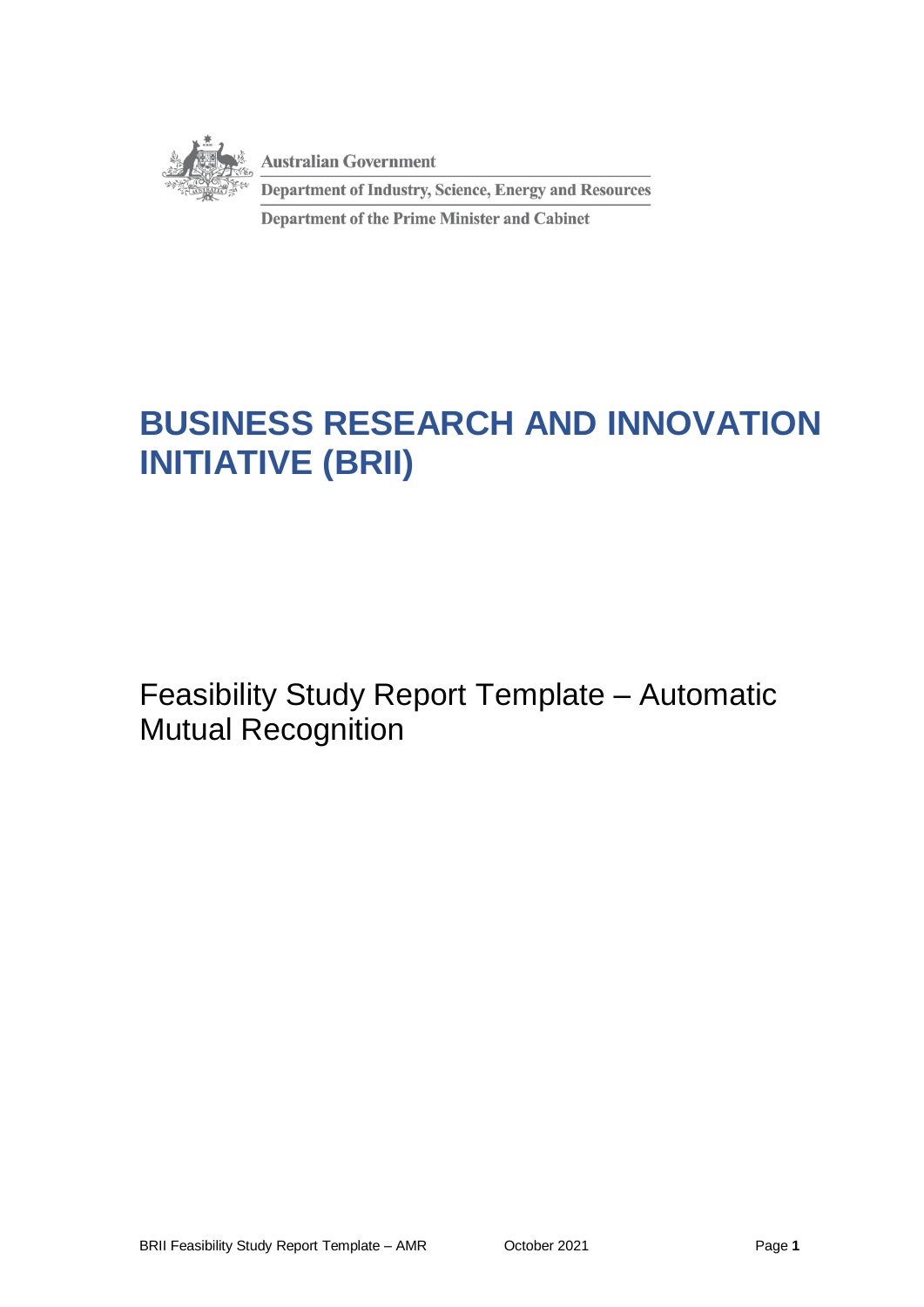# **1. Undertaking a BRII Feasibility Study**

The BRII Feasibility Study aims to determine and document the Feasibility of your proposed solution. The Feasibility Study also provides an opportunity to develop the partnership between the challenge agency and each grant recipient/solution team.

Once the grant agreement has been executed, the Department of Industry, Science, Energy and Resources (DISER), the Challenge Agency and the Grantee (who will form the Challenge Management Group (CMG) will establish governance arrangements that will support the objectives of the study and ensure that the report comprehensively details the activities and outcomes of the study. This will include regular teleconferences and face to face meetings (if applicable).

The main steps in the Feasibility Study are:

#### **Step 1**

Appoint a project manager from the Grantee to lead the project. This project manager, along with the challenge managers from the Challenge Agency and a representative from DISER will form the CMG.

# **Step 2**

Undertake the study in accordance with the BRII grant agreement and agreed project plan which allows 12 weeks from executing the agreement to complete the Feasibility Study. You then have four weeks to submit the Feasibility Study Report.

### **Step 3**

Maintain regular communication with the Challenge Agency contact and ask any relevant questions. Also report your progress through the regular CMG meetings and discuss any issues that may arise.

# **Step 4**

Seek regular feedback on your project. This could include providing a draft of the Feasibility Study Report, or presenting your draft findings to the CMG.

# **Step 5**

Deliver a Feasibility Study Report in accordance with the grant agreement. This may include a presentation (face-to-face) to the CMG and any other relevant staff. Feasibility Study Reports should clearly articulate the proposed Proof of Concept (PoC).

Feasibility Study Reports should also be included as an attachment to your application for PoC funding. The BRII Automatic Mutual Recognition PoC Grant Opportunity Guidelines will set out the PoC assessment process and merit criteria.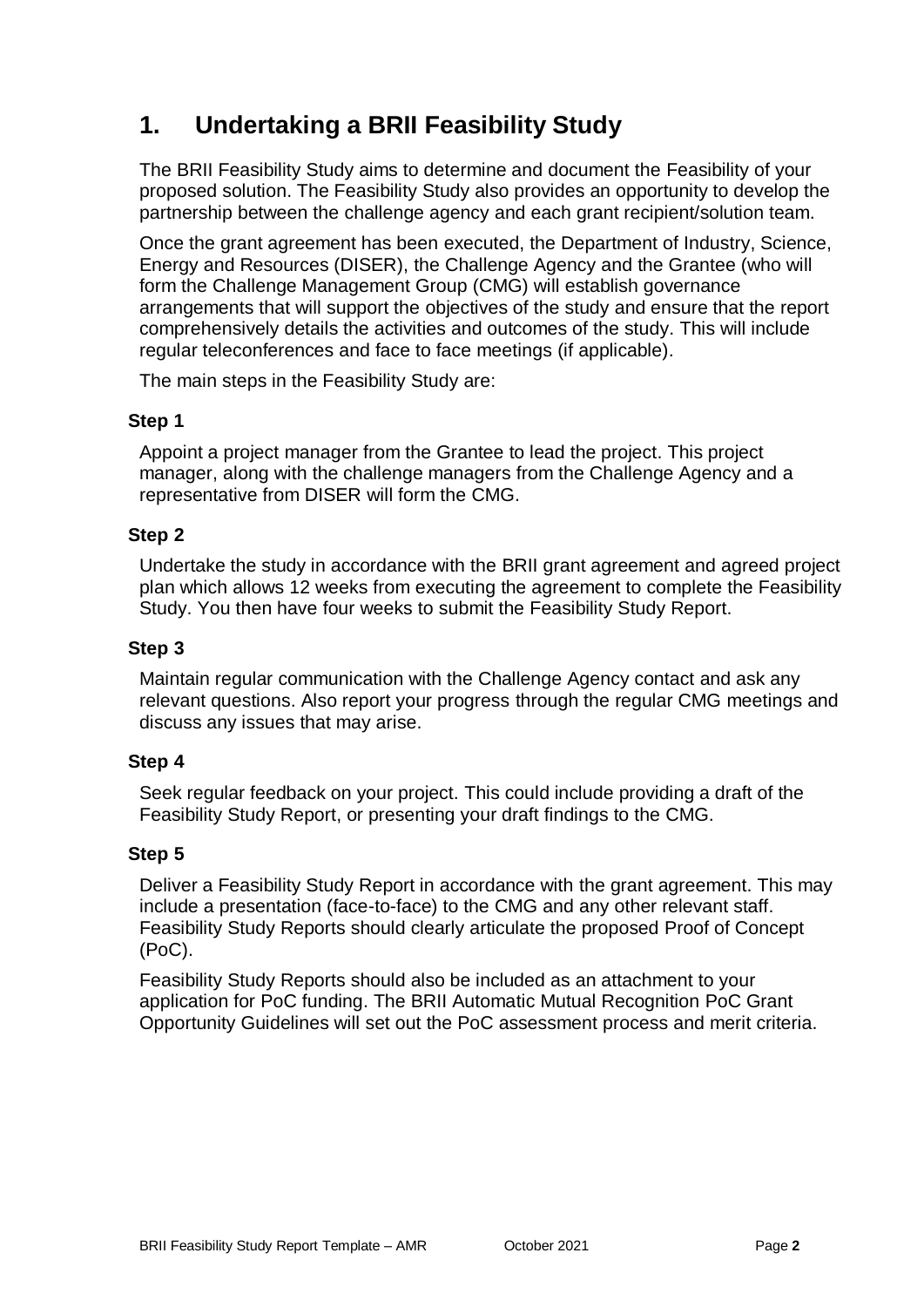# **2. Feasibility Study Report structure**

The report structure outlined below sets out the minimum requirements. It is a guide only and additional material should be added by the solution team to suit their particular project.

The report should be in A4 format, 12 point font and must not exceed 20 pages. You should discuss with your CMG if you would like to include website content in your Feasibility Study Report. The page/s you link to must be directly relevant and should not contain excessive amounts of information.

The report should describe the proposed solution that will be developed to meet the challenge requirements and provide the necessary evidence that the project can be delivered to PoC stage.

#### **Executive summary**

The executive summary should contain an overview of the full document. It should contain:

- Background and context of the challenge and technology problem to be solved
- Brief description of the proposed technology solution
- Brief description of the Feasibility Study objectives
- Brief description of the Feasibility Study outcomes
- Any issues or perceived difficulties in undertaking the Feasibility Study
- Overall conclusions of the Feasibility Study
- Recommendations of the Feasibility Study
- It should not exceed 2 pages.

#### **The challenge**

Set out the specific aspects of the challenge problem/s that will be addressed in the Feasibility Study.

#### **Proposed solution**

- Describe how the proposed solution will solve the selected aspects of the challenge problem.
- Provide the theoretical rationale for the proposed solution. The rationale must include references to investigations of current solutions and/or related research, including, where relevant, searches of patent databases and relevant academic journals.
- Provide detailed analysis of the technical requirements to deliver the proposed solution.
- Provide estimated costs and benefits (and related savings) to deliver the proposed solution.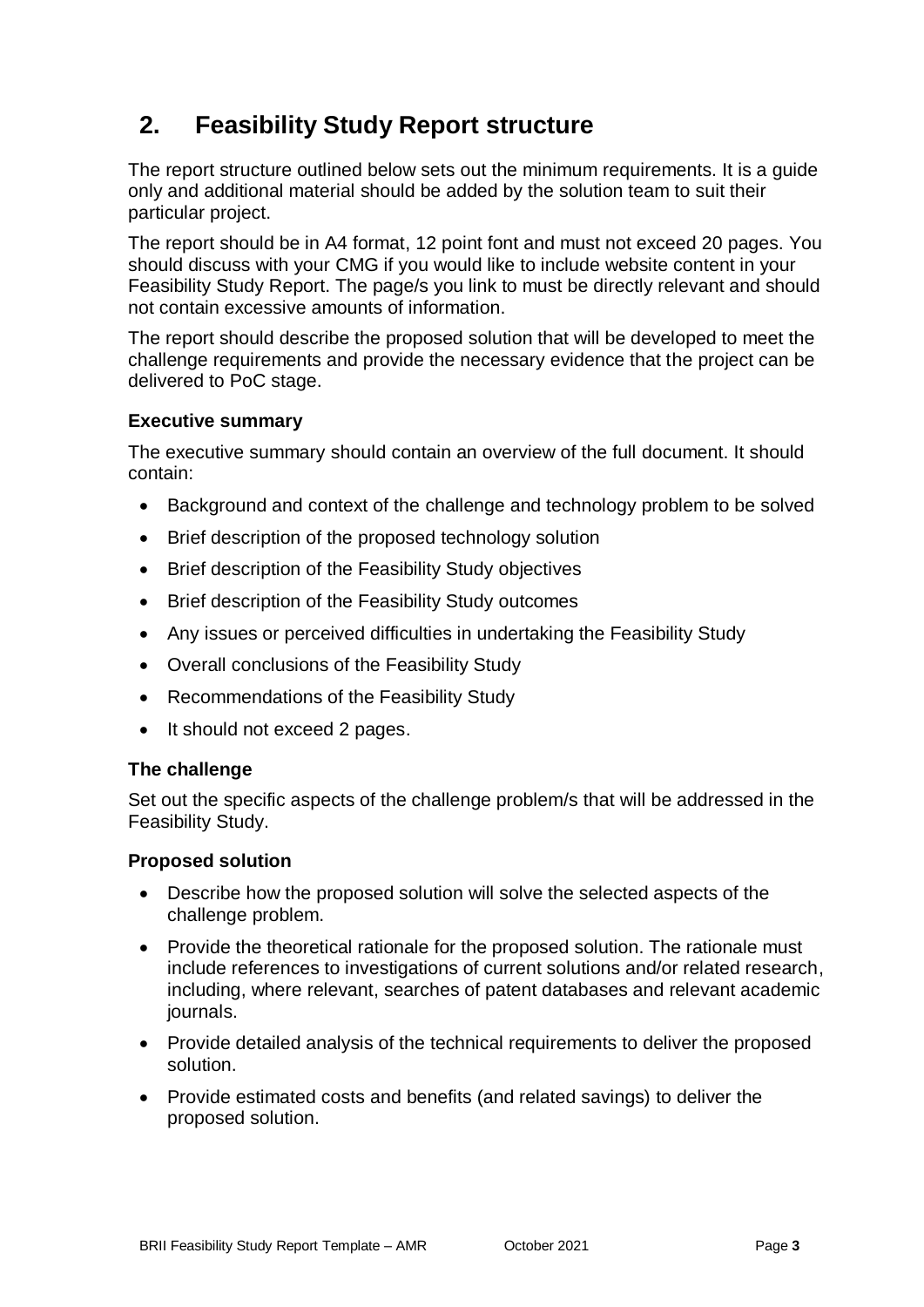# **Feasibility study objectives**

List the technical objectives of the Feasibility Study.

### **Feasibility study methodology**

Describe the methodology used to achieve the Feasibility Study outcomes.

#### **Feasibility study outcomes**

- Describe the results of the Feasibility Study and assess the degree to which the proposed solution is likely to solve the challenge problem.
- Clearly set out the outcomes achieved against the objectives of the Feasibility Study.
- Describe any evaluation metrics used to justify the results claimed and assess their reliability and validity.